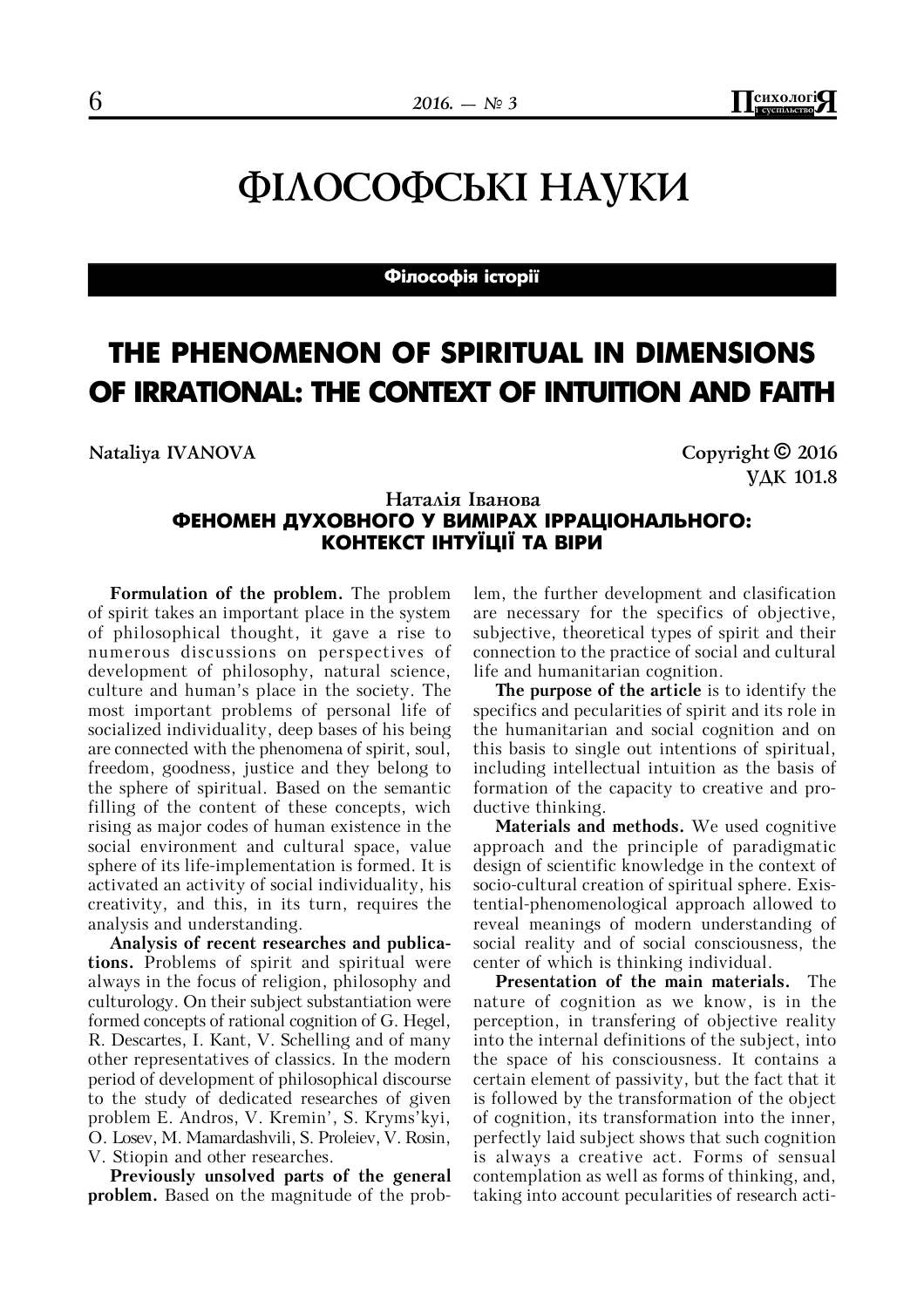vity, ideas, which was convincingly demonstrated by famous German philosopher I. Kant, inevitably impose the imprint of subjectivity on it, they form it, actually creating it as an object. Descartes has conclusively proved that in the process of cognition we always think something else, we add something own, so even the elementary act of sensory perception is impossible without such additional thinking, this requires exertion of all cognitive abilities of human, of all its spiritual forces. Even just calling things, marking them with words, we give them certain meanings, find their inner sense and thus transform them into the elements of created by us world [**4, p. 282**].

Described controversial situation is caused by the confrontation between the spiritual and the natural-scientific, to the development of which contributed that fact that the processes of technological and economic development for a long time have been actively accompanying the tendence of cultural unification, namely countries have been losing their national originality. Cultural normalization with the increased speed happens in parallel with the standardization of life of separate individuality. "We are going – as wrote one of prominent defenders of sciences of spirit V. Windelband – through the leveling of historical differences and establishment of uniformity of life about which non of previous epoch of human history had any appropriate idea. But it contains a great danger, which is reflected in the fact that in future we'll lose what actually constituted our culture and history in all times: the life of a personality. The feeling of this danger deeply passes through whole spiritual everyday life of recent decades and breaking through occasionally with passionate energy. With great material culture there is a grow of a great need in personal inner life and near the democratic and social existence there is a sharp opposition of individuals, their counteraction is suppression by mass "[**2, p. 353**]. In fact this suppression is spreading onto the thinking, which, and not always (!), is only individual, while the consciousness can be massconsciousness. That is why thinking personality is always unique, which is why it always has a conflict with everything that leads to unification, standardization, uniformity and mediocrity.

As a result of active development of new thinking strategies and, based on them, genesis of science and its differentiation, the new reality is being created in which the need of formation the humanitarian thinking is being actualized.

This new intellectual reality is characterized by such features. "Sciences of the spirit" are formed in the opposition to "natural sciences". Human, history, culture, sociality, language become expelled from the nature and, accordingly, from ontology of natural science. It is stated that these phenomena belong to different, positive logic of cognition. There is a belief that the subject of cognitive activity should be considered not just as condition of cognition, that shouldn't have an influence on the character and content of knoweledge but vice versa the one who will know, shouldn't determine the pecularities of gained knowledge. In spirit sciences the object is completely different: it is active respectively to that one who will know and therefore is unique, spiritually comparable to him. And the task of cognition is not only in the importance of obtaining the knowledge but also in keeping and expressing of these characteristics in humanitarian thinking activity. This is a situation defined by M. Mamardashvili as the realityproduct of our thinking. "But to understand this, we must firstly refuse, of course, from the the idea of certain finished and completed world – without us, before us and after us. That we seemed to carry formulated concepts in our minds, which would be a reflection of laws of such reality-in-itself, which independently to all kinds of our actions owns some sign or meaning of the truth, true meaning" [**10, p. 265–266**].

Aforenamed means that the theoretical spirit is undoubtedly linked to the practical. But, unlike the intellectuals, the will (as the manifestation of the spirit of practical), begins with internally ideal, it strives to implement defined (predicted) object. Starting from internally predicted subjectivity, first of all goals, interests, the will directs its efforts on the implementation of them, on formation of their objective existence, on realization of itself as an aim. In this striving to objectification it becomes an act transforming into an action and in this condition enters into the reality, becomes an objective spirit. If the spirit exists "in the form of reality, which is generated by the spirit and it has generated the world, in which freedom is an available necessity  $-$  this is the objective spirit" [**3, p. 32**] – pointed out G. Hegel.

The concept of "objective spirit" has always been actively developed by philosophers. According to A. Losev, the objective spirit in lesser extent a psychological, subjective category, namely that points on states or processes inside the individual consciousness. The concept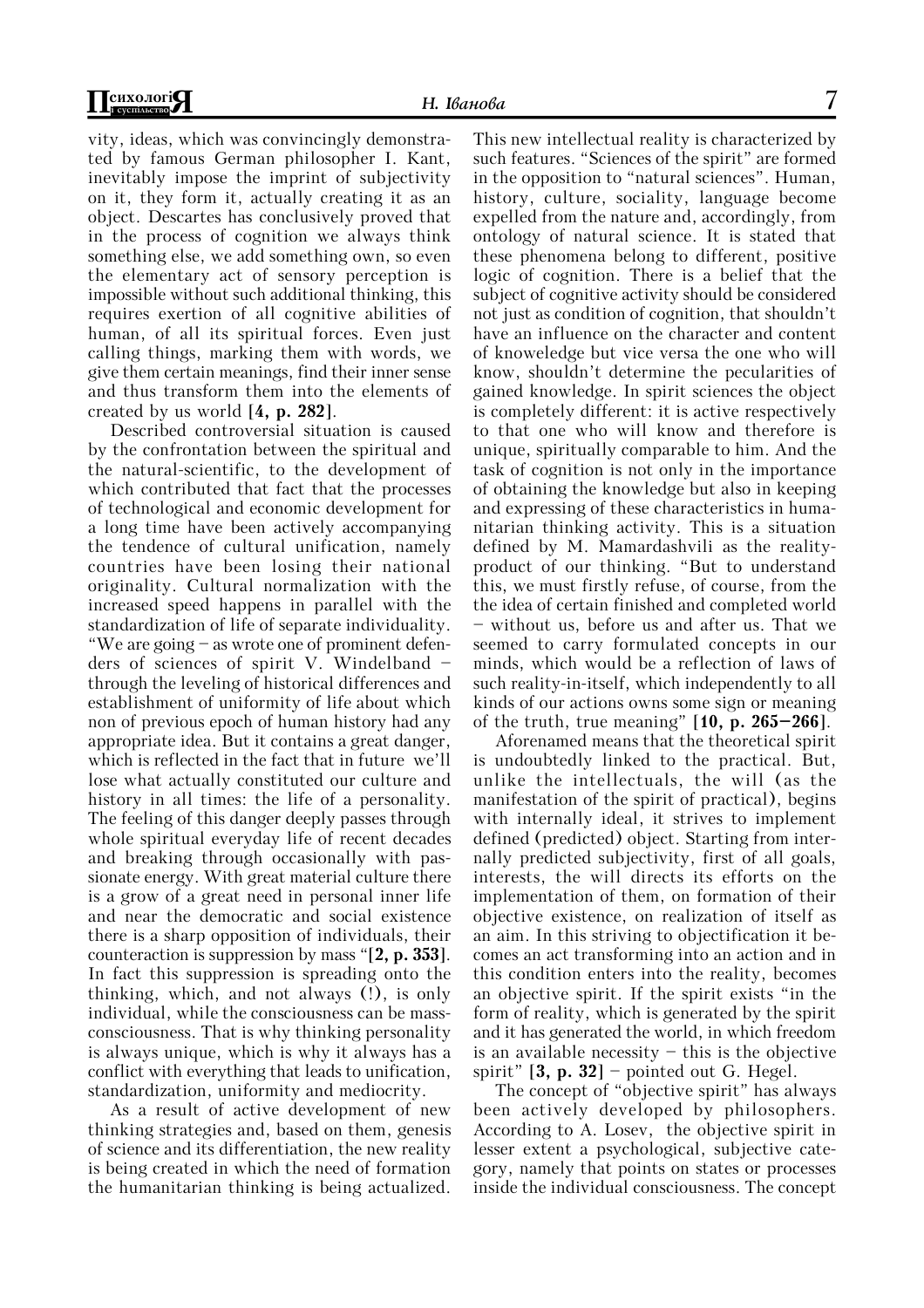of "spirit" and practice of use the appropriate words indicate rather on objective processes, when we talk about the "spirit of the people", "spirit of the time", "spirit of the epoch," "spirit of laws" and so on. Although, of course, the term "spirit" has also subjective, particularly anthropological aspects [**9**]. In the Hegel's "Philosophy of spirit" as it is known, the author distinguishes subjective and objective spirit, believing that they, together with the absolute spirit form stages, which consistently overpassed in the process of its evolution the world spirit, which realizes itself in the history. Spirit initially possessed an image of itself, but "only we percept it as a concept only when we consider it. The fact that the spirit comes to know that it is and makes its realization. Spirit is essentially just what it knows about itself" [**3, p. 33**]. Objective spirit, thus connected with reverse process of objectifying the internal states, scilicet foresees the going beyond the ideality into objective being contains the subject's desire of selfrealization in the process of understanding the cultural world.

According to G. Hegel the objective spirit has two aspects: a) external things of nature and b) the system of inter-subjective relationships (ratio of volitional units). Regarding the first concept, it is about nature but humanized, transformed by human labor and adapted to meet human needs and desires. This is the area of human culture (life world), which can be considered as the embodiment of certain subjective interests, goals, ideals, objectification of aesthetic tastes and other. "The processes of changing the nature by human – indicates V. Ilyin – and actually the natural processes of change merge into one process – changing of socionatural totality. Disappears unsocalized previous regarding human history nature, happens the establishment of "truly anthropological nature" which is a precondition and conclusion of creative and productive genitive labor" [**7, p. 527**]. Thanks to this all mentioned subjective definitions get objective presentive existence, they begin to operate as a spiritual sphere independent from singular consciousness.

As a result, not only language, art, but also tools for labor, architecture, instruments for communication – everything created by human, adapting nature to his needs, can be considered as the sphere of objective spirit. But this sphere also includes all forms of spiritual life that go beyond the separate subject. Or, in other words, forms of inter-subjective relations, in which are

implemented social, genitive life of human: family, civil society, state. Or, more specifically, it is talked about such forms of social consciousness which create the spiritual basis of socio-cultural life: morality, law, politics. "Objective spirit is a personality (Person), and as such it has a reality of its own freedom... Complete allowance of this freedom, though still impracticable, but only formal in itself, completing implementation of the concept of the objective spirit it reaches for the first time only in the state, where the spirit develops its freedom to the level of the world, formed by himself to the moral world "[**3, p. 34**] – wrote G. Hegel.

So the objective spirit  $-$  is inner, spiritual dimension of the world created by people, humanized nature (culture) and society, the center of which is human himself. He belongs to this world, as well as the world belongs to him. And it belongs to him so far as he is the creator (co-creator), so far as he fills this world with his own energy, his activity, identifies and implements inherent meanings. After all, the subject of philosophy, if "it wants to join by its own means to the disclosure of the openness of being (which, should be noticed, reveals only for human), is not a material (objective) world itself, in its objectivity (object and subject of classical natural science, scientific cognition of Galilean type), but the being in its transparency (regarding human and, respectively, taken in whole variety of its dimensions "[**1, p. 136**], – states E. Andros.

Essentially the objective spirit appears as inter-subjective collective experience of all kinds of subject-object interaction, which is a characteristic of the historical process of formation humanizing being. Namely such being is capable for the interiorization into the subject's inner life. Thus, subjective and objective spirit act in the organic unity. "The interconnectedness of the objective and subjective in the spirit demonstrates, particularly in the fact that it is manifested through role-structures of the activity of subject and symbolic works of being that require individual description. In this respect, the spirit is the transformational process of mutual transitions between subjective and objective, universal and individual, formation and filling content by meaning" [**8, p. 48**].

In general, to the attributes of Spirit, from the position of the main characteristics, according to S. Kryms'kyi belongs: "1) activity as selfcreative activity on the intersection of beingness and consciousness; 2) infinity, namely personal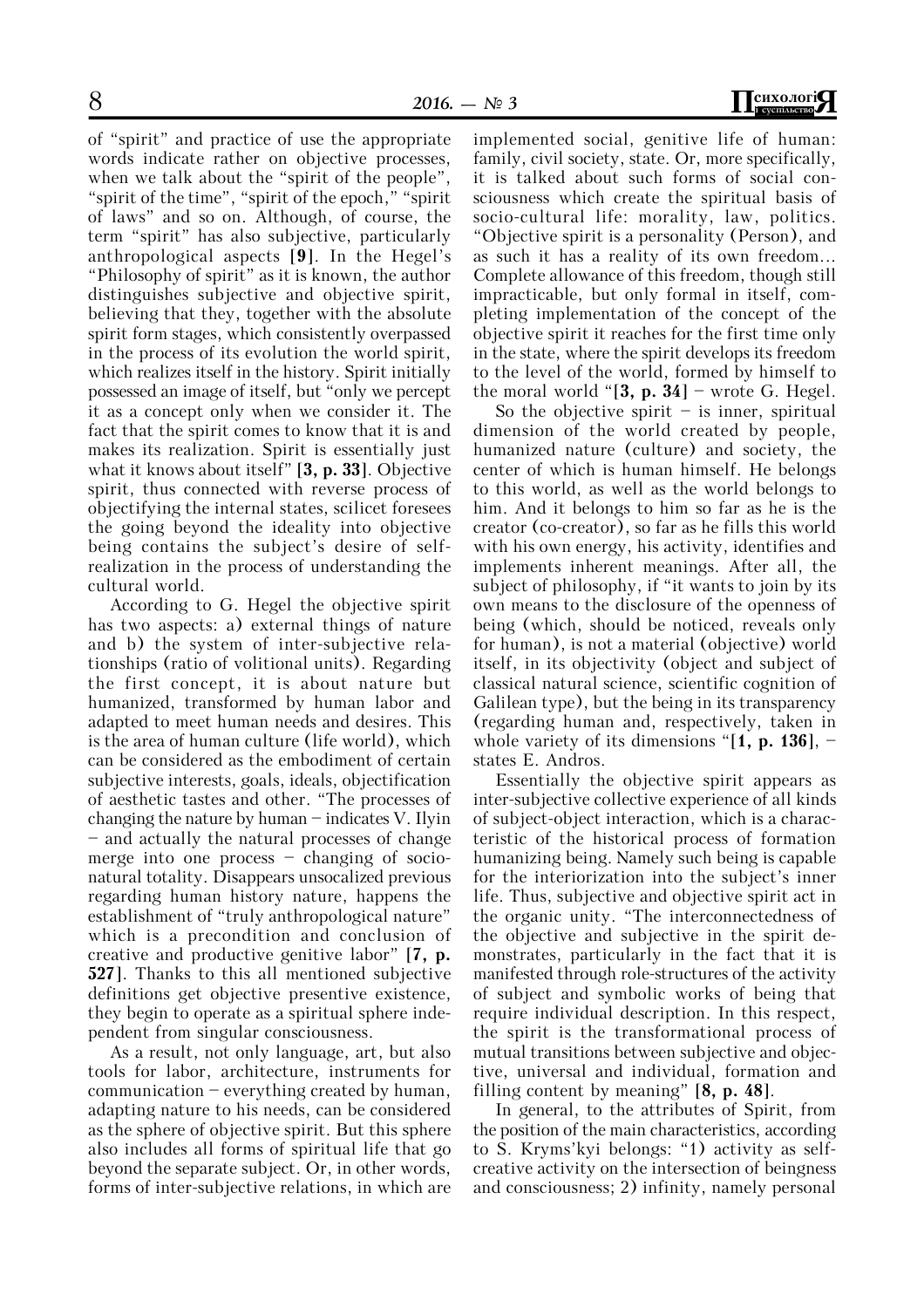ability to transcendence, the access to higher value-dimensions of everyday life, over all borders which are represented by the inexhaustible possibilities of creativity and mind of the subject; 3) freedom as self-activity, as infinity of self-renewal, expressions of projective spheres of its implementation, ways of approval of its beingness; 4) absoluteness as the self-value and characteristic of self-identification of its predicates as a necessary source of all forms of converting everything that exists; 5) self-consciousness as self-reflective thinking and selfappointment of the meaning" [**8, p. 48**]. As a result, we face the spirit in its entirety, in the modality of capability, in the ability to manifest as a universal force.

According to Hegel's tradition, following the logic of considering, the spirit is matched, namely is determined, equivalently to labor, activity. In this opposition labor  $-$  is a positive activity which becomes tangible objectifies itself in its results, and the spirit  $-$  is the power of negation. The last in G. Hegel's thoughts means that fundamentally the spirit doesn't "fade" in any result of activity, in any of its products, but uses it as the "impetus for further development" [**3, p. 43**]. In other words, the materialistic being for the spirit is a precondition of movement, for creative potency. In this sense the spirit feeds the activity, which contains its permanent transformations as self-creative activity of the individual at the intersection of beingness and consciousness. The spirit is connected with the activity's capacity to be represented by the inexhaustible possibilities of subject's creativity and mind, by unboundedness of expressions of projective spheres of ideals and goals implementation. Thus, "human activity have material, objective and potential aspects. The first one describes the subject-changing activity, the person's ability to cause changes in the world, and the second – is revealed by certain potential. These include: a) potential of intentionality, determined by the level of involvement to the spirit and self-activity; b) potential of extensiveness measured with the space or sphere of testing different possibilities of action and c) the potential of orientation, characterized by goal-setting, meaning-definitiveness in general" [**8, p. 51**]. The last, as known, foresees active thinking activity, beyond which practical part of life can not find the proper implementation of purposeful change of the environment (socio-cultural space) and of the development

means for life-implementation of human and society.

But human does not belong to this practicallyoriented world, because like the spirit he is involved into the higher reality that goes (brings him out) beyond its limits. Being an active and semantic center of this (his own) world, because of the spirit, he does not "dissolve" although it still doesn't reduce to it. As the spirit human is also "not of this world" because as the bearer of spirituality he expresses his transcendent essence, represents, so to speak, eternal values. The ability to transcendence, the desire to contribute to higher being that peeps from the depths of things and our ego, – perhaps the most important characteristic of human as a spiritual creature. Therefore, the sphere of the spirit  $-$  "is not only subjective spirit, not just the sphere of intersubjective relations but also relations with higher absolute subject  $-$  God as a creative principle (the Creator) of all things" [**4, p. 283–284**].

Named sphere of human spiritual life realizes itself the most fully in philosophy and religion. That's why, its important sphere-feature is in fact, that except rational forms of understanding the reality (mind), it, primarily concerning religion, includes in itself irrational moments (manifestations of mystical intuition, beliefs, etc.). Regarding intuition, it is quite harmoniously combined with rational cognition up to coming to the forefront the concept "rational intuition" (or "intellectual intuition"), without which modern European rationalism (from Descartes to Husserl) can not manage the building of his theoretical constructs. Because of this intuitive cognition is rather not irrational, but largely beyond-rational, namely it enriches rational cognition just as humanitarian rationality complements conceptual rationality. According to its nature, intuition is "the ability of consciousness directly percept an object of cognition without the mediating influence of symbolic and evidence-logic toolkit. From these positions, intuition if is opposed, than to the discursive (or demonstrative) knowledge "[**6, p. 503**].

In the analytical context, it should be noted, that intuitive feeling of inherent ontological interconnectedness depends on the object of cognition. This is  $-$  the ability of direct sensible vision of things as they really are, without any mediating impact of cultural-rational directives, subjective influences and additions. However, this experience is not available for most people,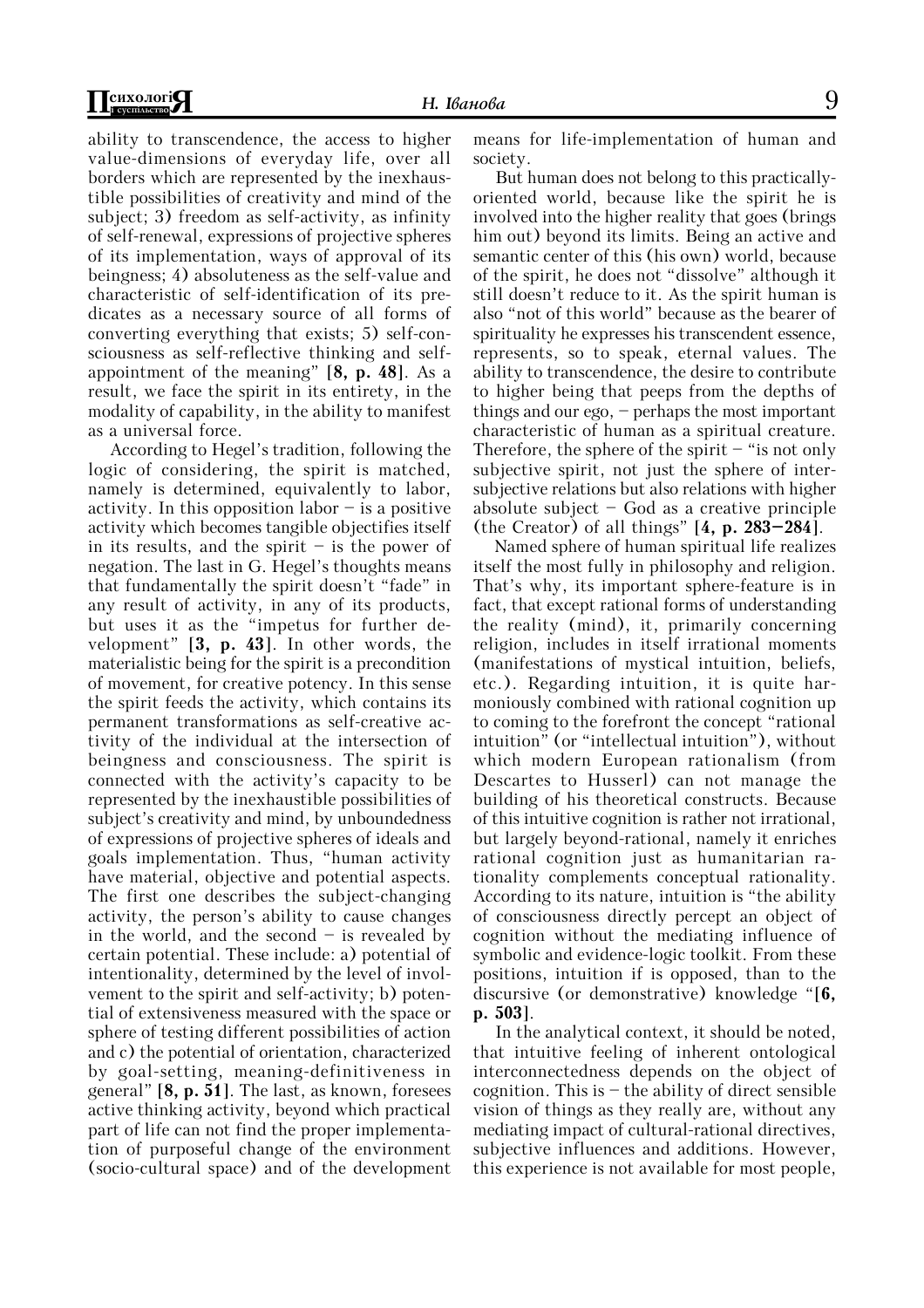that is why usually the third aspect is distributed which is mostly associated with the phenomenon of the sensual intuition and which allows revealing of the essence of our living world. This means the ability of our consciousness directly, with emotional passion, perceive and experience cultural-symbolic images and ideas, like equaling with the object of the contemplation, becoming spiritually relative with it. The ability of consciousness as if "sensory-emotionally" to dissolve "in the objectivity that "becomes life-experienced" to achieve a sense of spiritual purification from involving to the high artistic values is in the basis of every type of creativity, especially in the art" [**6, p. 504**].

What is much more correlated with the spirit is the so-called intellectual intuition. The idea of the last was developed mainly through rationalistic European tradition, where its classic definition belongs to R. Descartes. For him it is the "understanding (conseptum) of clear and attentive mind, so easy and clear that there is no doubt regarding what do we understand" [5, p. 84]. Meaningful understanding of intellectual intuition in terms of mind-contemplation takes its origin from Plato and Neoplatonists. It is here explained as reasonable contemplation (intelligent vision) of certain structural bases of being of the world (Eidoses or ideas) that define things and processes, as well as, consequently, holistic understanding of them. In this act of intelligent vision of the essence one or more images of thinking symbolically organize and arrange all the semantic field of understanding the object, providing key as methodological tool for its next holistic and intersubjective verbal-conceptual understanding. Thinking image in this situation  $-$  is starting visualized matrix of meaning, on which directly is a core of understanding and on which, in its turn, everything is "held".

The genesis of such conceptual formation as "intellectual intuition", by which we can see the basic origins and ideas in philosophy and science, especially intensively was developed within the phenomenological tradition, where to the intuitive and rationally comprehended content referred everything that "is not found in the contemplation and is not derived from the last one by the inductive way" [**11, p. 386**]. "In order to start thinking it should be happen in us – says M. Mamardashvili – what is not at the same time a phenomenon of nature, namely just of our mental capacity, which we are gifted as anthropological beings of a special type. In

the content of an experience it is impossible to recognize the difference between what it seems and what is the reality; so in that content there is independent from anthropological nature element that is independent from our qualities and properties, including our ability to think ... What is that, nobody knows. But only there I can see myself, who looks [like from the side], and thus in such way to distinguish myself and my existence "[**10, p. 216**]. It is obvious that intuitive cognition in its varieties is the part of the content of the general concept of "spirit"

and of its derivative – "spirituality." The next segment of the semantic content of spirit – is faith, mainly religion as the sense and way of being. It always has to do with endless truths, that as if from heaven open for finite human consciousness and they are never initially given in an abstract form (text, graphic symbols or religious activities), but always appear in a live terrestrial image, have divinehuman nature. In other words, fundamental religious truths – are primarily ideals of creative life-asserting (or perfect being in-the-truth), that set the standard of harmonic and spiritual individual existence for future generations. All other religious canons and symbols are derived from them. In addition, religious knowledge (first of all the desire to attain the knowledge about God), given in Divine Revelation or connected to theological interpretation of the last one, always appeals to the spiritual authority, the experience of which allows to understand deeply and to interpret correctly transcendent truths. Moreover, the measure of personal spiritual perfection determines the depth degree of penetration into the religious content, in particular, Holy Scripture. And another important moment: religion as a special extrarational type of spiritual transcendent experience, is based on such cognitive ability, like intelligence of the heart. Statements that true spiritual revelation of higher meanings and, accordingly, of the "knowing faith" is gained only through heart-inspired cultural creativity. Such cognition is revealed in works of B. Pascal, H. Skovoroda, P. Yurkevych, L. Vysheslavtseva and other thinkers.

**Conclusions.** Human in the process of his life-activity builds his life according to certain values and meanings, realizing potentials and resources of own Ego through assimilation of outer world into inner. The most important problems of human socio-cultural life are conceptualized in the problem of the spirit on the bases of which a certain system of knowledge, thinking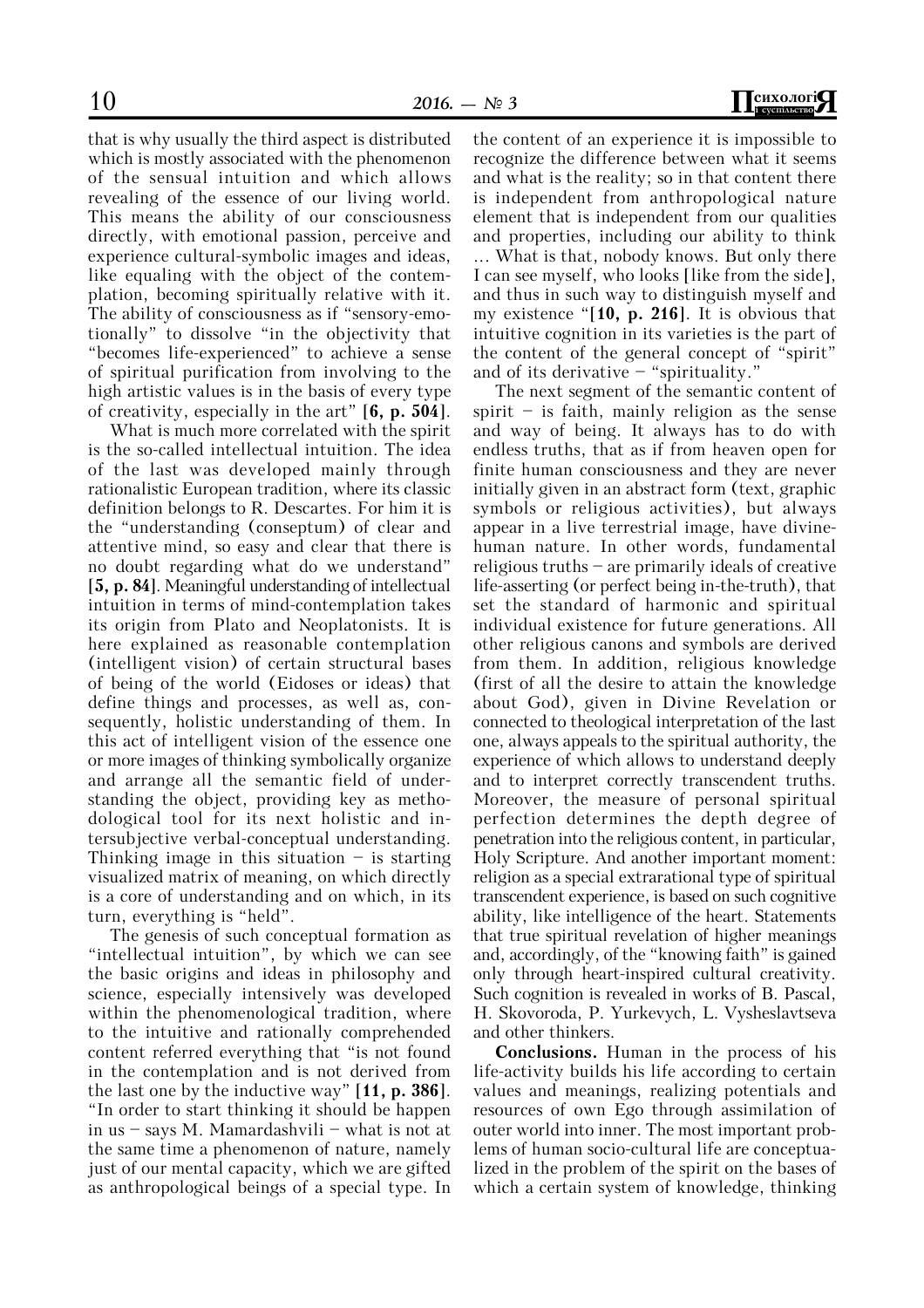and activity is built. Human asthe spiritual (thinking) creature belongs to the higher reality, which takes him beyond direct practice. The sphere of spiritual life fully realizes itself in philosophy and religion, because it contains irrational moments (intuition, faith, anticipation,  $etc.$ ), as the result singles out the "intellectual intuition" which correlates with the development of human spirit. Intuitive cognition is the part of the broad conceptual content of categorical concept "spirit" and of its derivation – "spirituality" as its concretization.

1. *Андрос Є.І*. Метафізична та постметафізична доба європейської гуманістики: зміна методологічних засад  $i$  світоглядних орієнтацій / Є.І. Андрос // Колізії метафізичного розмислу. – К.: ПАРАПАН, 2002. – С. 123–152.

2. Виндельбанд В. Избранное: Дух и история / В. Виндельбанд. – М.: Юристъ, 1995. – 687 с.

3. *Гегель Г.В.Ф.* Философия духа / Г.В.Ф. Гегель // Энциклопедия философских наук. В 3-х т. – Т. 3. – М.: Мысль, 1977. – 471 с.

4. *Гусев В.І.* Вступ до метафізики / В.І. Гусев. – К.: Либідь, 2004. – 488 с.

5. Декарт Р. Сочинения. В 2-х т. / Р. Декарт. – М.: Мысль, 1989. – Т. 1. – 654 с.

6. Иванов А.В. Университетские лекции по метафизике / A.B. Иванов, В.В. Миронов. – М.: "Современные тетради", 2004. – 647 с.

7. Ильин В.В. Философия: [учебник для вузов] / В.В. Ильин. – М.: Акад. проект, 1999. – 592 с.

8. *Кримський С.Б.* Запити філософських смислів / С.Б. Кримський. – К.: ПАРАПАН, 2003. – 240 с.

9. Лосев А.Ф. Дерзания духа / А.Ф. Лосев. – М.: Политиздат, 1988. – 366 с.

10. *Мамардашвили М.К.* Философские чтения / М.К. Мамардашвили. – СПб.: Азбука-Классика, 2003. – 832 с.

11. Шелер М. Избранные произведения / М. Шелер. – М.: "Гнозис", 1994. – 490 с.

#### **REFERENCES**

1. Andros Ie.I. Metafizychna ta postmetafizychna doba yevropeiskoi humanistyky: zmina metodolohichnykh zasad i svitohliadnykh oriientatsii / Ie.I. Andros // Kolizii metafizychnoho rozmyslu. – K.: PARAPAN, 2002. – S. 123–152.

2. Vindel'band V. Izbrannoe: Duh i istorija / V. Vindel'band. – M.: Jurist#, 1995. – 687 s.

3. Hegel' G.V.F. Filosofija duha / G.V.F. Hegel // Jenciklopedija filosofskih nauk. V 3-h t. - T. 3. - M.: Mysl',  $1977. - 471$  s.

4. Husiev V.I. Vstup do metafizyky / V.I. Husiev. – K.: Lybid, 2004. – 488 s.

5. Descartes R. Sochinenija. V 2-h t. / R. Descartes. – M.: Mysl', 1989. – T. 1. – 654 s.

6. Ivanov A.V., Mironov V.V. Universitetskie lekcii po metafizike / A.V. Ivanov, V.V. Mironov. – M.: "Sovremennye tetradi", 2004. – 647 s.

7.Il'in V.V. Filosofija: Uchebnik dlja vuzov / V.V.Il'in. – M.: Akademicheskij proekt, 1999. – 592 s.

8. Kryms'kyi S.B. Zapyty filosofskykh smysliv / S.B. Krymskyi. – K.: PARAPAN, 2003. – 240 s.

9. Losev A.F. Derzanija duha / A.F. Losev. – M.: Politizdat, 1988. – 366 s.

10. Mamardashvili M.K. Filosofskie chtenija / M.K. Mamardashvili. – SPb.: Azbuka-Klassika, 2003. – 832 s.

11. Sheler M. Izbrannye proizvedenija / M. Sheler. – M.: "Gnozis", 1994. – 490 s.

#### **АНОТАЦІЯ**

#### *Иванова Наталія Володимирівна.*

#### **Ôåíîìåí äóõîâíîãî ó âèì³ðàõ ³ððàö³îíàëüíîãî: контекст** інтуїції та віри.

Здійснено аналіз проблеми духу в параметрах класичної філософії і соціокультурного пізнання. Виходячи з гегелівського розуміння "духу" в його різних проявах, показано, що завдяки його впливу відбувається зміна в напрямку від природної до соціалізованої людської сутності. В результаті виникає незалежна від предметного існування та одиничної свідомості духовна сфера. Вона у головних своїх  $i$ постасях – об'єктивний, суб'єктивний, світовий дух – це внутрішній, духовний вимір створюваного людьми світу, культури і суспільства, центром якого є мислячий індивід. До основних характеристик духу належить активність як самотворча діяльність, котра надає духу здатності бути універсальною силою. На основі духу в його цілісності виникає і актуалізується пізнавальна діяльність і мислення людини. Найголовніша характеристика останньої як духовної істоти – прагнення долучитися до вищого буття, що проглядає з глибин соціального і культурного пізнання. Показано, що з духом корелює інтелектуальна інтуїція, яка становить складову енергетики духу і мисленнєвої діяльності. При цьому важливим елементом духу є віра, а відтак і релігія як смисл та спосіб буття. Релігійні істини завжди постають у вигляді ідеалів гармонійного та духовного буття люлини.

Ключові слова: людина, дух, мислення, пізнання, *³íòó¿ö³ÿ, â³ðà, ñàìîòâîð÷³ñòü, ä³ÿëüí³ñòü, äóõîâí³ñòü.*

#### **AHHOTALIMS**

#### *Èâàíîâà Íàòàëèÿ Âëàäèìèðîâíà.*

**Ôåíîìåí äóõîâíîãî â èçìåðåíèÿõ èððàöèîíàëüíîãî: контекст интуиции и веры.** 

Осуществлен анализ проблемы духа в параметрах классической философии и социокультурного познания. Исходя из гегелевского понимания "духа" в его различных проявлениях, показано, что благодаря его влиянию происходит изменение в направлении от естественной к социализированной природе человека. В результате возникает независимая от предметного существования и единичного сознания духовная сфера. Она в главных своих ипостасях – объективный, субъективный, мировой дух – и есть внутренним, духовным измерением создаваемого людьми мира, культуры и общества, центром которого является мыслящий индивид. К основным характеристикам духа принадлежит активность как творческая деятельность, которая позволяет ему быть универсальной силой. На основе духа в его целостности возникает и актуализируется